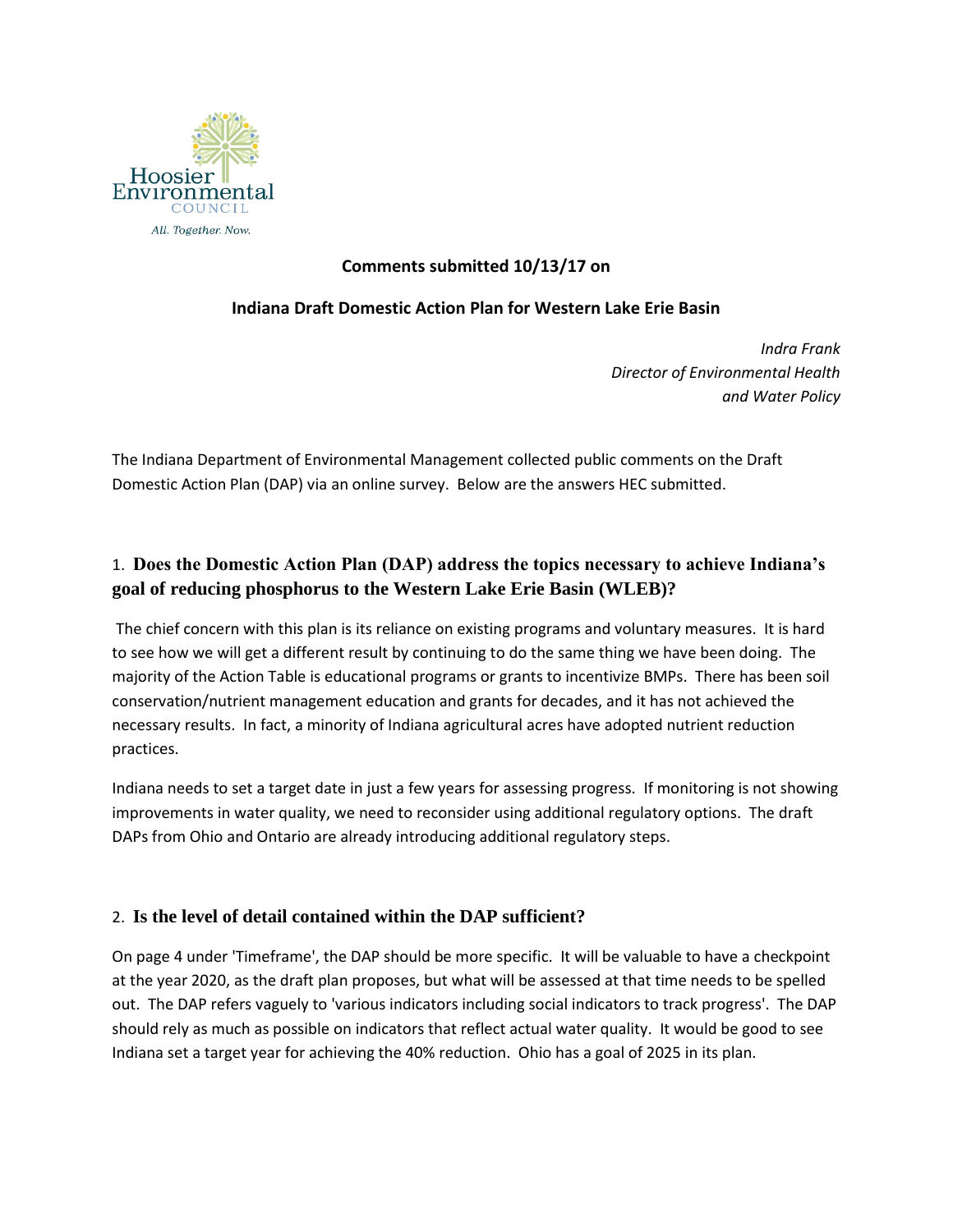The section on 'Adaptive Management' starting on page 21 could similarly include more specifics. What outcomes are going to be assessed in order to evaluate progress and adjust the plan? The section is very vague.

Since so much of the Action Table relies on voluntary measures, there is additional data that would be helpful for evaluating the effectiveness of that approach. Of agricultural producers that adopt nutrient reduction practices using cost share grants, what proportion continue the practice after the grant runs out? The Lake Erie nutrient problem will continue indefinitely. It cannot be addressed with temporary projects among a minority of producers. We need to make comprehensive and enduring changes in nutrient and drainage management.

## 3. **Is there information within the DAP with which you do not agree?**

On page 24 'Support rigorous enforcement of environmental regulations' is on a list of possible future endeavors. Instead, it should be a confirmed part of the plan. There should be fair and consistent enforcement of Indiana's Fertilizer Rule and CFO Rule, and enforcement should be pro-active rather than being triggered only when there is a complaint. There should be un-announced inspections during times of year when application is expected with consequences for violations.

# 4. **Other than those mentioned in the DAP, are there additional interest groups or organizations that should be involved with further development and/or implementation of the DAP?**

IDEM and the Advisory Group have done an excellent job with outreach.

## 5. **Are there additional sources of phosphorus not included in the DAP that should be?**

On page 6, the DAP lists the numbers of CFOs. These are not the only sources of manure in Indiana's portion of the WLEB and their manure is not the only manure being spread in the area. There are likely to be many livestock operations that are not large enough to reach the regulatory definition of CFO, but that produce large quantities of manure. The number of acres used for spreading manure in Indiana's portion of the WLEB could greatly exceed the 36,000 acres listed by the CFOs. The DAP should include an effort to account for the total amount of manure spread in the area and the total acreage of spreading.

The DAP lists row crop agriculture in the discussion of possible sources. Is data available on the total amount of commercial fertilizer spread in the area each year or the number of acres on which it is spread?